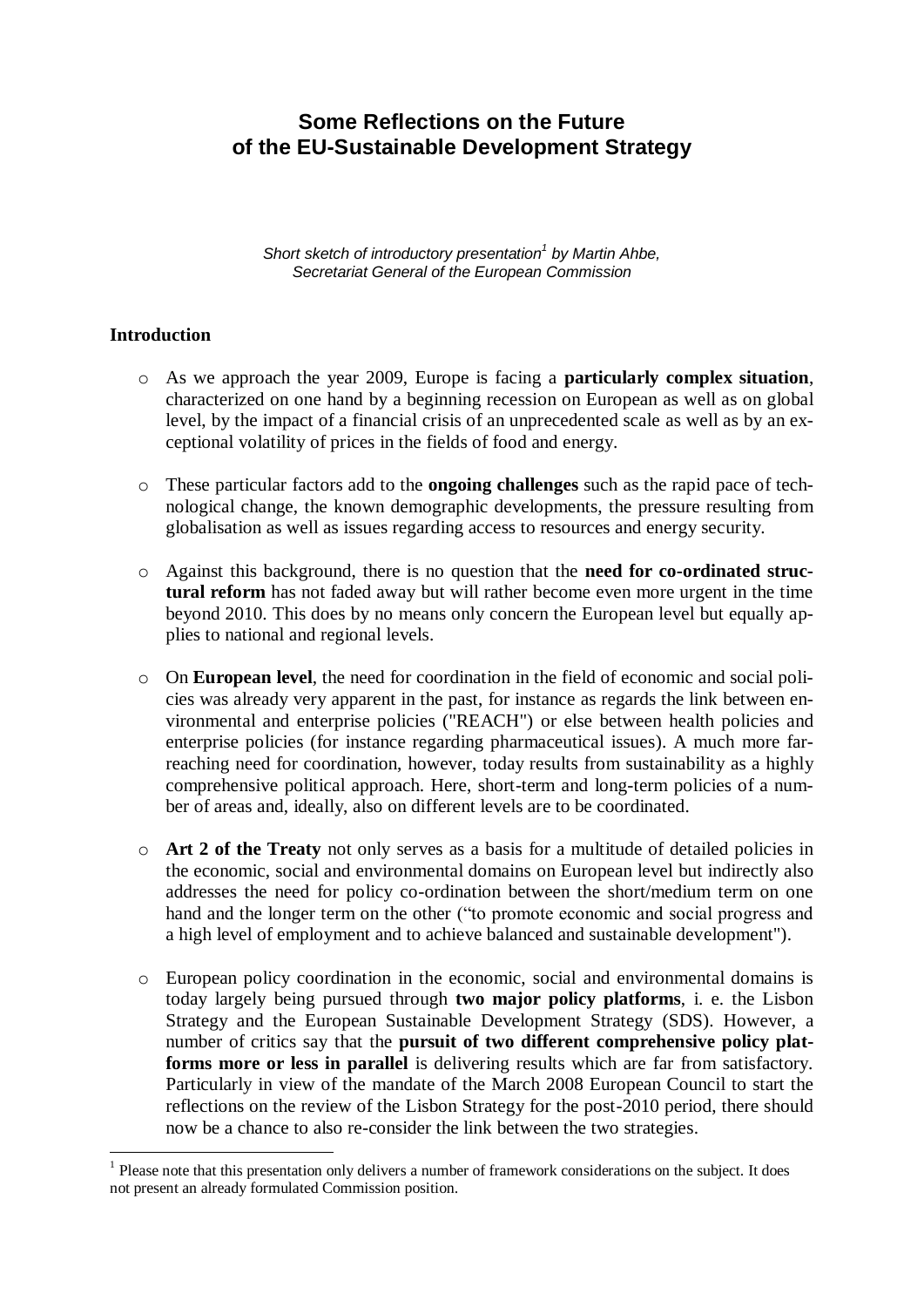Against this background this presentation attempts to address **three key questions**:

- Which **experiences** have been made so far with the current approach in pursuing a wide variety of economic/social/environmental objectives (part I)?
- What has changed in terms of **political context** since the formulation/re-formulation of both Lisbon and SD strategies (part II)?
- What **institutional arrangements** can be conceived for the coordinated pursuit of a wide range of policy objectives as usually associated with SD policies (part III)?

## **I. Experiences in the pursuit of a wide-ranging set of objectives**

In order to grasp the width of the task of policy-co-ordination, it should be useful to start any reflection with the respective sets of policy objectives of both strategies in question:

## **1. Objectives of the Lisbon Strategy (in a nutshell)**

As is well known, the **Lisbon Strategy** was established in 2000 and refocused in 2005/2006 on growth and employment. Over time, a clear procedure for implementation was established (Spring European Council as single instance for top level political decisions in this field, integrated guidelines, recommendations for individual Member States and national implementation reports).

## *Initial objectives:*

- o Preparing the transition to a knowledge-based economy and society
- o Modernising the European social model
- o Sustaining a healthy economic outlook and favourable growths perspectives

## *Objectives following the re-focusing of 2005/2006:*

- o Exploiting knowledge and innovation for growth
- o Unlocking Europe's business potential
- o Making Europe a more attractive place to invest and work
- o Creating more and better jobs (especially for priority categories, i. e. young people, women, older workers, persons with disabilities as well as legal migrants and minorities)
- o Establishing a common energy policy for Europe.

## **2. Objectives of the SD strategy (in a nutshell)**

The **Sustainable Development Strategy** was introduced in 2001, its external dimension added in 2002 and the whole approach renewed in 2006 with its own implementation mechanism. **Inside the Union**, the **main pillars of SDS** remain: Lisbon Strategy (education, training, research, innovation) as well as our priorities on climate change. In its **external policies**, Europe is fully committed to the global partnership for SD (Johannesburg summit, UN mil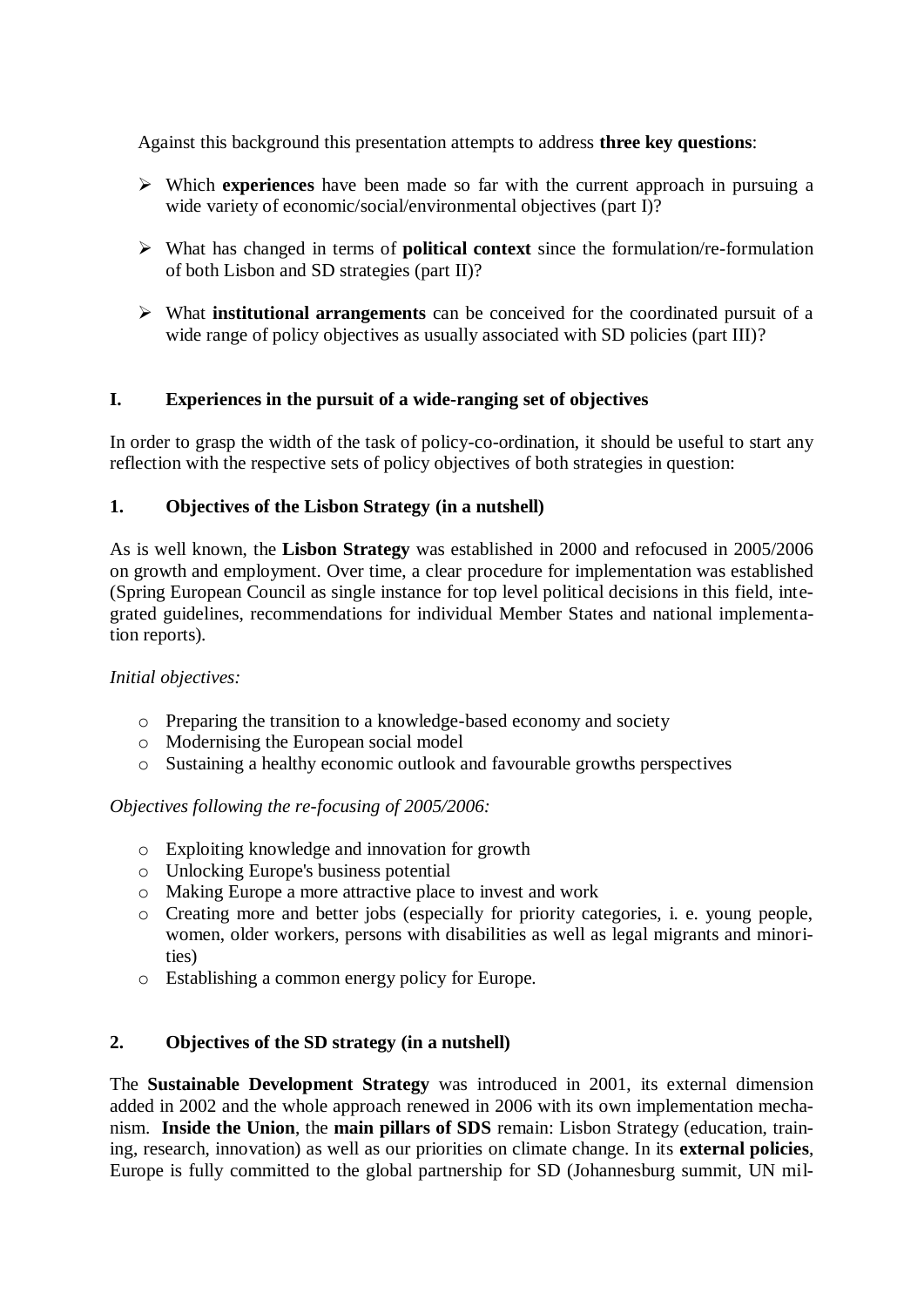lennium development goals, Monterrey consensus on development financing) as well as to the principles of multilateralism and of a global governance system for the environment.

#### *Initial objectives*:

The initial objectives aimed mainly at completing the economic and social renewal of the Union and at adding a third, environmental dimension to the Lisbon Strategy). On this basis, four priority areas:

- o Combating climate change
- o Ensuring sustainable transport
- o Addressing threats to public health
- o Managing natural resources more responsibly

#### *Objectives following the review of 2006* concern:

- o Climate change and clean energy
- o Sustainable transport
- o Sustainable production and consumption
- o Conservation and management of natural resources
- o Public health
- o Social inclusion, demography and migration
- o Global poverty

#### **3. Some key experiences made with both strategies**

#### **a) Lisbon**

#### **Strengths**

- o **Re-focusing on growth and employment** in 2005/2006 allowed for better visibility and communication of Lisbon goals. In this regard, llimited number of quantified headline targets also very useful (3 % of GDP investment in R&D, 70 % employment rate, 20 % GHG emission reduction);
- o **governance structure** of an OMC type allowed for structured implementation from very early on: Intended strategic guidance through one single instance on top political level largely achieved: European Council (Spring Council) generally able to issue guidance, Commission develops 'Community Lisbon Programme' and Member States establish 'National Reform Programmes' – all based on agreed Integrated Guidelines (for EU and Member States levels);
- o **Annual reporting process** as a basis for monitoring and review: Implementation reports by Member States; strategic reports and country-specific recommendations for each Member State by the Commission. National Lisbon coordinators were appointed in each Member State to improve exchange with Commission and guide coordination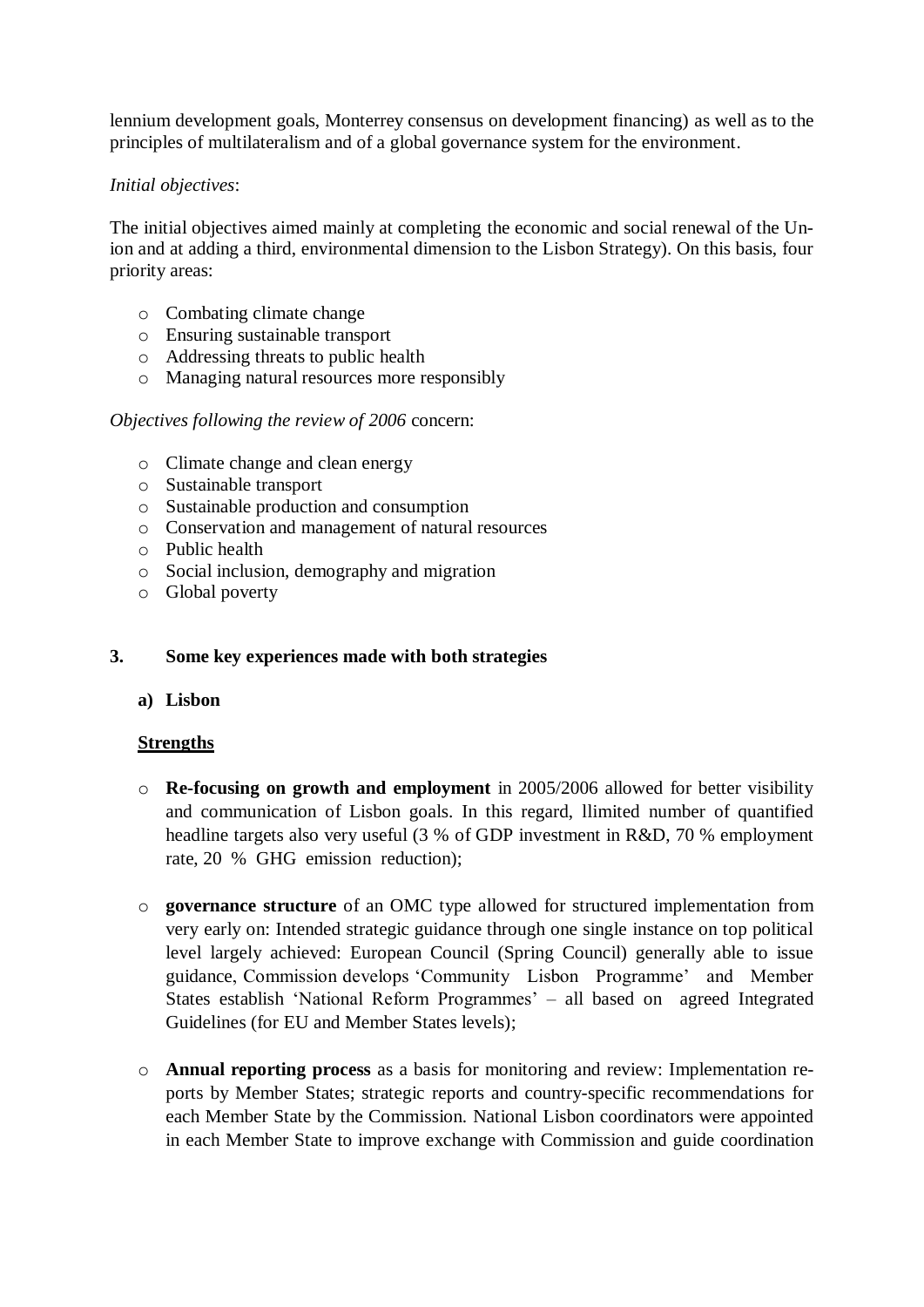of Lisbon process at the national level. 'Mr or Ms Lisbon' are usually high-level politicians;

o **High political visibility** of Lisbon Strategy and its objectives in the wider policy context on European level. Post-2010 debate on future of Lisbon Strategy has already been initiated by European Council (March 2008 conclusions).

## **Weaknesses**

- o **Measurement of success** partly difficult due to change in key objectives and orientations as part of the refocusing exercise;
- o **Intended integration into SDS** only partly achieved: SD and/or environmental issues remain an add-on, but are not fully integrated in the strategic approach and objectives (only selective environmental objectives and limited long-term orientation);
- o **OMC as 'soft governance' approach** (i.e. guidelines, benchmarks, mutual learning) does not allow for uniform implementation in all Member States;
- o Despite strong focus on 'sustainable growth' in the framework of the Lisbon Strategy is the **relation between growth and SD** not openly addressed;

## **b) SDS**

## **Strengths**

- o Compared to initial EU SDS (Gothenburg Strategy), the renewed EU SDS constitutes a **more comprehensive approach** with clearer governance and implementation provisions ('governance cycle'). Key challenges include detailed 'operational objectives and targets' as well as 'actions';
- o **Improved system of reporting:** Commission progress report and national progress reports established bi-annually. SDS coordinator appointed in each Member State in order to improve exchange with the European Commission;
- o SDS has been an **important paradigm for civil society** and a policy driver at national and regional level but still has a **low profile on European level** (more framework for discussion than tool for achieving policy objectives). To be noted that important SD elements are dealt with outside SDS (climate change, energy security);
- o Renewed SDS aims to balance economic, social and environmental objectives (**horizontal integration**) and addresses policy coherence of SD issues on all political levels (**vertical integration**).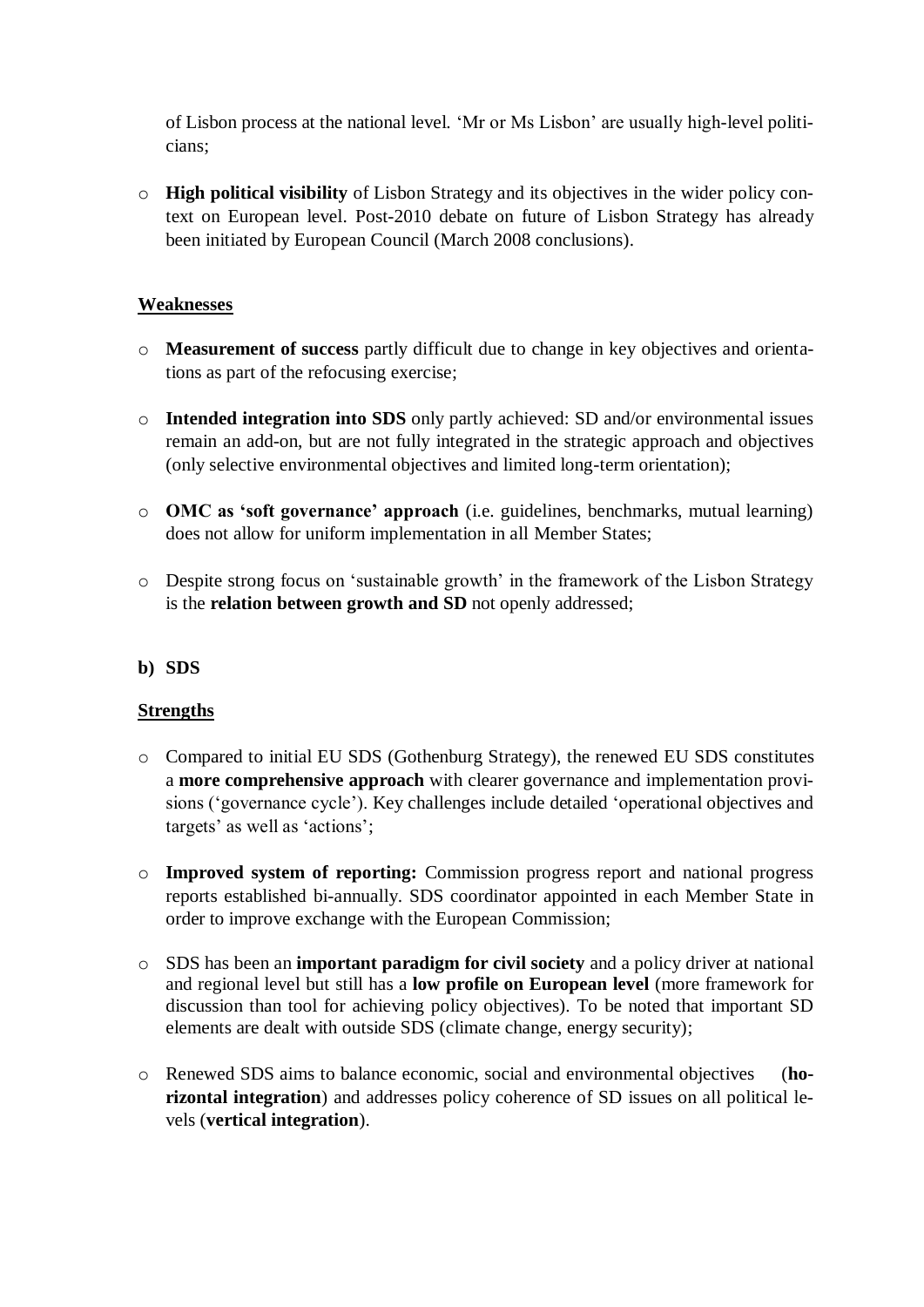## **Weaknesses**

- o Strategic approach of SDS appears to remain insufficiently focused and incomplete: i) only very general description of **link between EU SDS and Lisbon Strategy**; clarification of relationship between growth and SD is missing; ii) **Horizontal integration** is identified as major challenge, however, no clear strategic framework is provided of how to address this challenge; still major emphasis on environmental issues; iii) **link between renewed EU SDS and national SDSs** rather weak (most national SDSs) adopted before renewed EU SDS);
- o **General follow-up** remains limited: Only very few voluntary peer reviews and external evaluations of national SDSs in Member States. Limited number of meetings of SDS Coordinators Group; SDS coordinators are usually public officials (whereas Lisbon coordinators mostly politicians);
- o **Quantified targets** only regarding some of the key challenges (i.e. climate change, sustainable transport, natural resources, social inclusion, global poverty) but not for all; no quantified goals, for instance, regarding cross-cutting policies. Sustainable development indicators are being established but is their information also being discussed and translated into policy-making appropriately?

## **II. The new political context in 2009/2010**

Useful to consider in what type of political context a decision on the future of SDS will be made: i) in comparison with the time when the strategies were designed and ii) in view of the fairly particular political context in 2009:

## **1. New political perspective (2009/2010) as compared to old one (2000/2001)**

- $\circ$  in 2000: idea of catching up with regard to US with the knowledge society as main focus of the Lisbon strategy - in 2010: knowledge society widely established, globalisation now as key driver of policies and "idea to lead from the front as a world player" (President Barroso on SDS);
- o in 2000: idea of developing a new comprehensive political perspective for the new "millenium" focusing on the knowledge society - in 2010: task to develop a follow-on approach (no start from scratch) in view of the wider SDS perspective as well as the 2005 review (Kok-report) including the far-reaching institutional back-up in the form of the Integrated Guidelines Procedure with Member State recommendations
- o in 2008: new discussion regarding ideas concerning growth concepts (beyond GDP conference)?

## **2. New political context from 2009/2010 onwards?**

o **Political context in EU until 2010** (new Commission, new Commission President (?), new EP, implications of Lisbon Reform Treaty, follow-up to financial crisis)?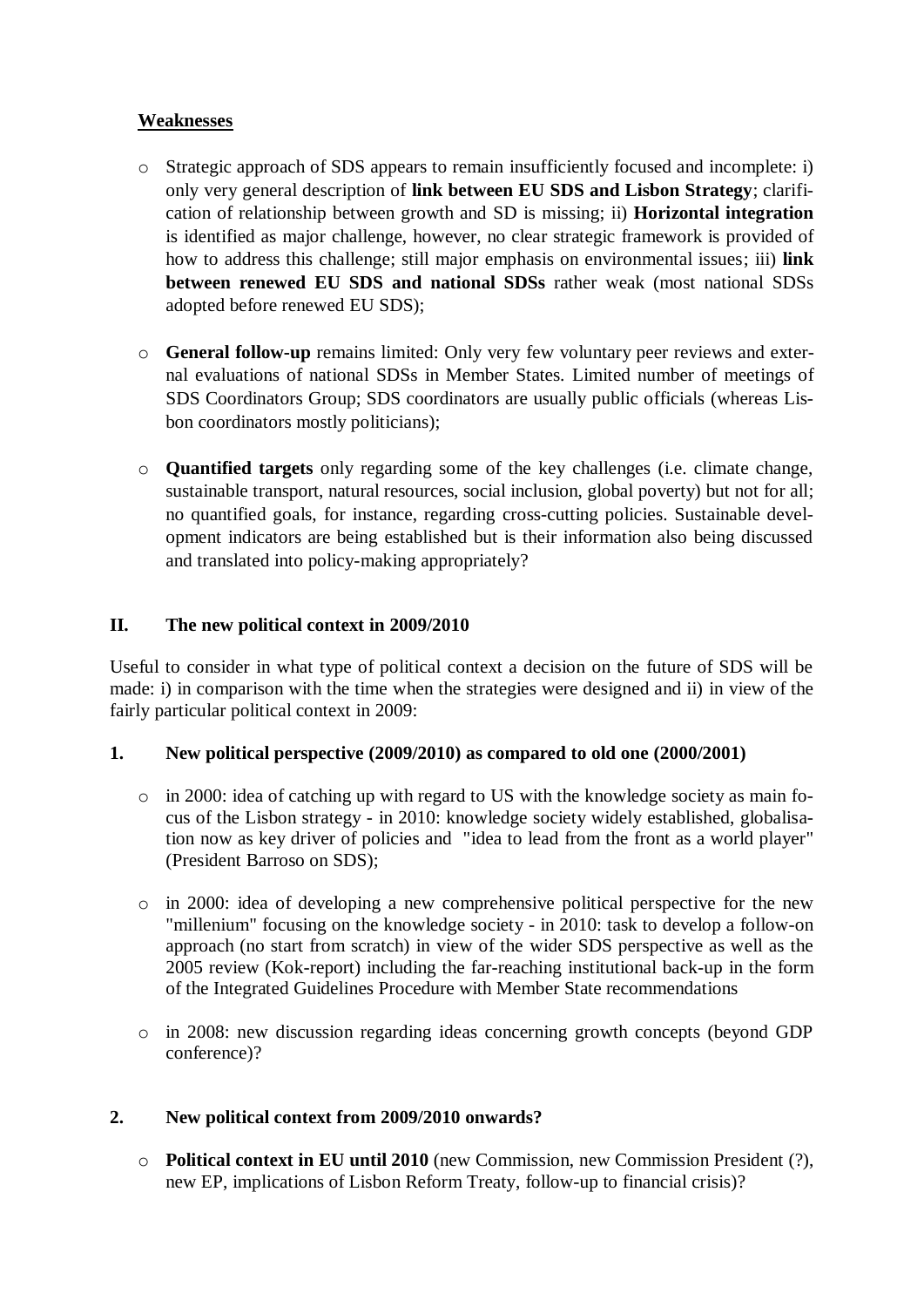- o Political context outside EU: Role of **new policy stance in US** (possibility to deliver on Kyoto, etc.), perspective of Copenhagen climate change conference in the end of 2009
- o **Conflict between globalisation and sustainable development** as policy drivers (low carbon economy/society as focus of Lisbon Strategy)?
- o Impact of major (expected) **decisions on energy poliy and climate change** (for example on CO2-emissions of cars)

#### **3. Which political framework for decision-making?**

- o Highly likely that new concepts for SDS as well as Lisbon follow-up will be presented as constitutive part of wider policy context on European level: Crucial to make sure that the dimension of sustainability will be properly reflected in such framework
- o Crucial to mobilise all relevant parties in this process. In this context, particularly important to watch MS activities resp. intentions of forthcoming Presidencies with regard to Lisbon (after France, Czech, Swedish Presidencies to follow);
- o Equally crucial to involve civil society into further SDS reflections and operations

#### **III. Alternatives to current approach?**

#### **1. Key considerations for any new strategic approach**

- o need to continue structural reforms but in new light of financial crisis and beginning downswing under conditions of considerable institutional uncertainty resulting from current state of ratification of Lisbon Reform Treaty
- $\circ$  in terms of time horizon: in 2000 focus on 2010 (criticised then as a date beyond the mandate of most Heads of State and Government) - in 2010: new time horizon seen as useful? If so, focus on what politically significant date?
- o in terms of regional comparison: in 2000 comparison basically with the US in 2010 comparison with China and India rather than US?
- $\circ$  in terms of substance: in 2000 initial concentration on the implications of the knowledge society - in 2010 formulation of an overarching objective such as "mastering globalisation"? Need to assure appropriate link with SDS objectives. Risk of too little focus of strategy especially in view of the criticism on the SDS strategy (no need to repeat the experience of refocusing Lisbon in 2005);
- o in terms of working methods: in 2000 little focus on governance, on the occasion of 2005 review stronger focus on governance issues (cooperation and dialogue with Member States, etc.) as well as full institutionalisation of Integrated Guidelines Proce-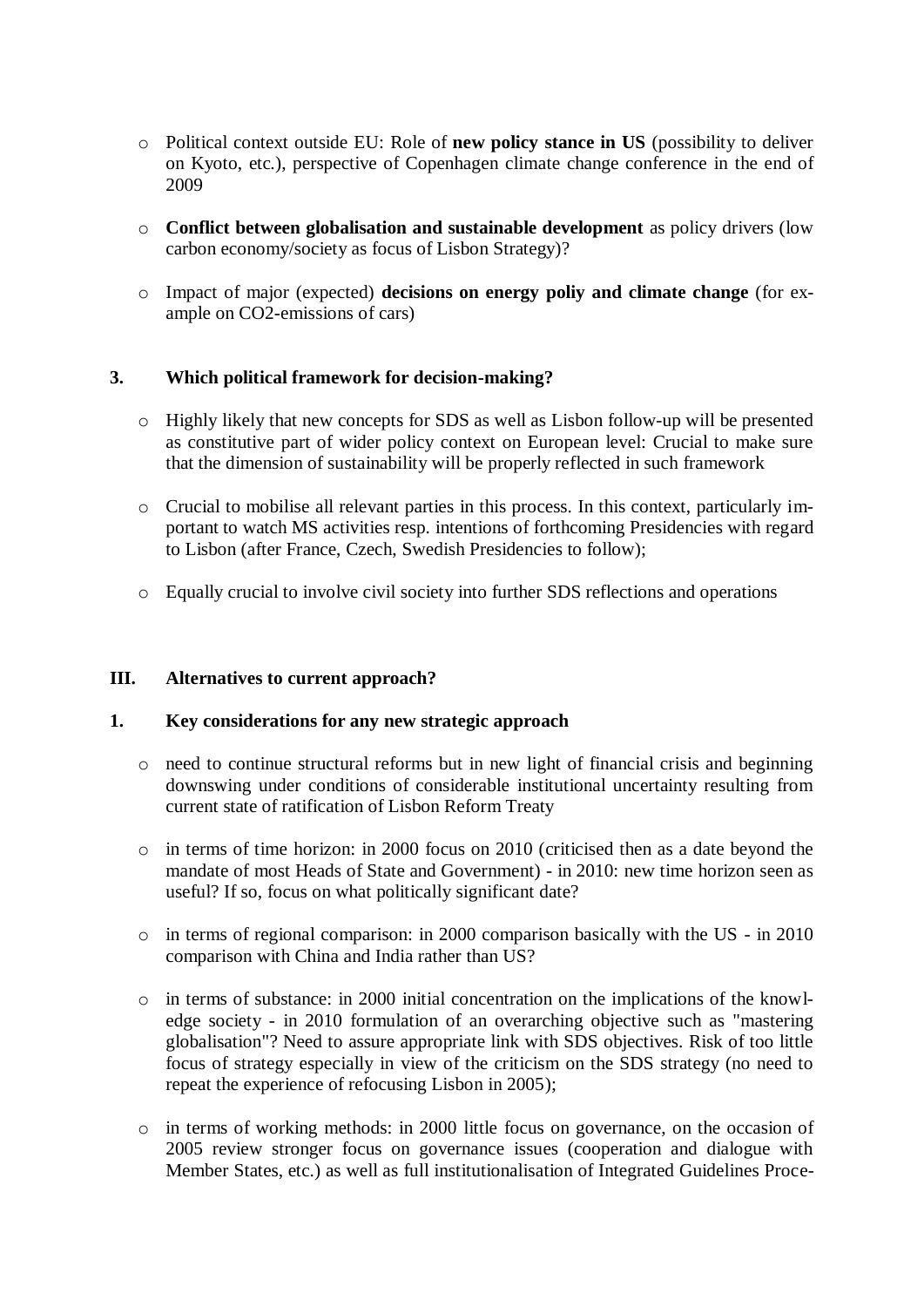dure - in 2010: Reorientation in view of the Reform Treaty (?), new elements of cooperation with Member States, new forms of dialogue with business and civil society, etc.

#### **2. Possible options for the future of SDS in the light of possible Lisbon Strategy developments**

Need for new Commission to provide fresh ideas, no simple continuation of current approach. Need to prove the case for a possible sub-strategy (focus on economic issues, focus on specific type of political actors, focus on timing horizon, focus on governance, etc.):

- SDS as the framework strategy with Lisbon strategy focussing on economic instruments within SDS in the short to medium term (perhaps with particular focus on financial market, globalisation, etc.),
- o SDS as the framework strategy with Lisbon strategy attempting to further improve the continuing weak aspects of Lisbon (improve mobilisation of business and civil society, possible inclusion of trade dimension, new focus on financial markets, etc.)?
- o Newly designed single strategy (which balance between longer and shorter term policies)?

#### **Conclusions**

- $\triangleright$  New approach will be decided by European Council upon proposal by the European Commission in cooperation with new EP and in view of high-level external expertise such as from the independent Reflection Group on the future of the European Union established by the European Council in December 2007. This decision will be made in a fairly complex political context and will strongly depend on the (perceived) achievements of both Lisbon Strategy and SDS. Whilst a continuation of the existing approach with significant changes is certainly a possibility, it can be expected that a new Commission President will attempt to raise his political profile with an entirely new approach (presenting both Lisbon as well as SDS as more or less unsuccessful).
- $\triangleright$  All new approaches will have to address a number of basic questions as referred to above: i) the need for coordination between individual fields of policy, ii) the balance between shorter and longer term policies, iii) the stronger involvement of stakeholders including the civil society, etc. New approaches might not only attempt to attribute individual policy domains to the given strategies but will necessarily also have to reconsider the link and respective roles of the two strategies in the entire decision making process (i. e. Lisbon as implementation body, SDS for preparation or else Lisbon as political decision-making body and SDS as forum for wider discussion with stakeholders including civil society, etc.)
- $\triangleright$  The discussion about a new strategic approach for the coordination of economic/social/environmental policies in sustainable perspective will not only address the advantages and disadvantages of individual strategies but will, in all probability, also highlight some of the more general strengths and weaknesses of our (short-term